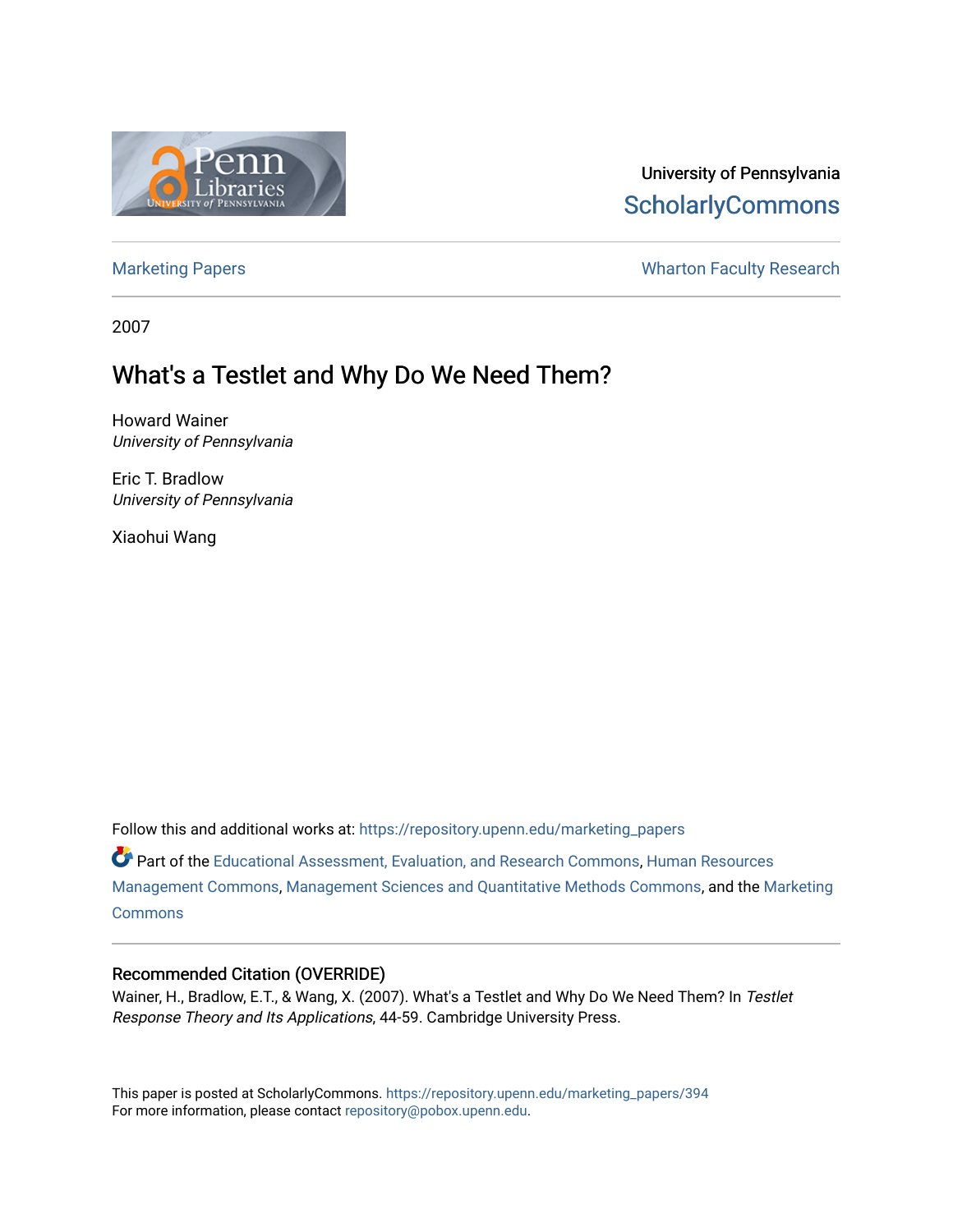## What's a Testlet and Why Do We Need Them?

## Abstract

In 1987, Wainer and Kiely proposed a name for a packet of test items that are administered together; they called such an aggregation a "testlet." Testlets had been in existence for a long time prior to 1987, albeit without this euphonious appellation. They had typically been used to boost testing efficiency in situations that examined an individual's ability to understand some sort of stimulus, for example, a reading passage, an information graph, a musical passage, or a table of numbers. In such situations, a substantial amount of examinee time is spent in processing the stimulus, and it was found to be wasteful of that effort to ask just one question about it. Consequently, large stimuli were typically paired with a set of questions. Experience helped to guide the number of questions that were used to form the testlet. It is easy to understand that if, for example, we were to ask some questions about a 250-word reading passage, we would find that as we wrote questions, it would get increasingly difficult to ask about something new. Thus, we would find that eventually the law of diminishing returns would set in and a new question would not be generating enough independent information about the examinee's ability to justify asking it. In more technical language, we might say that the within-testlet dependence among items limits the information that is available from that 250-word passage.

## **Disciplines**

Business | Educational Assessment, Evaluation, and Research | Human Resources Management | Management Sciences and Quantitative Methods | Marketing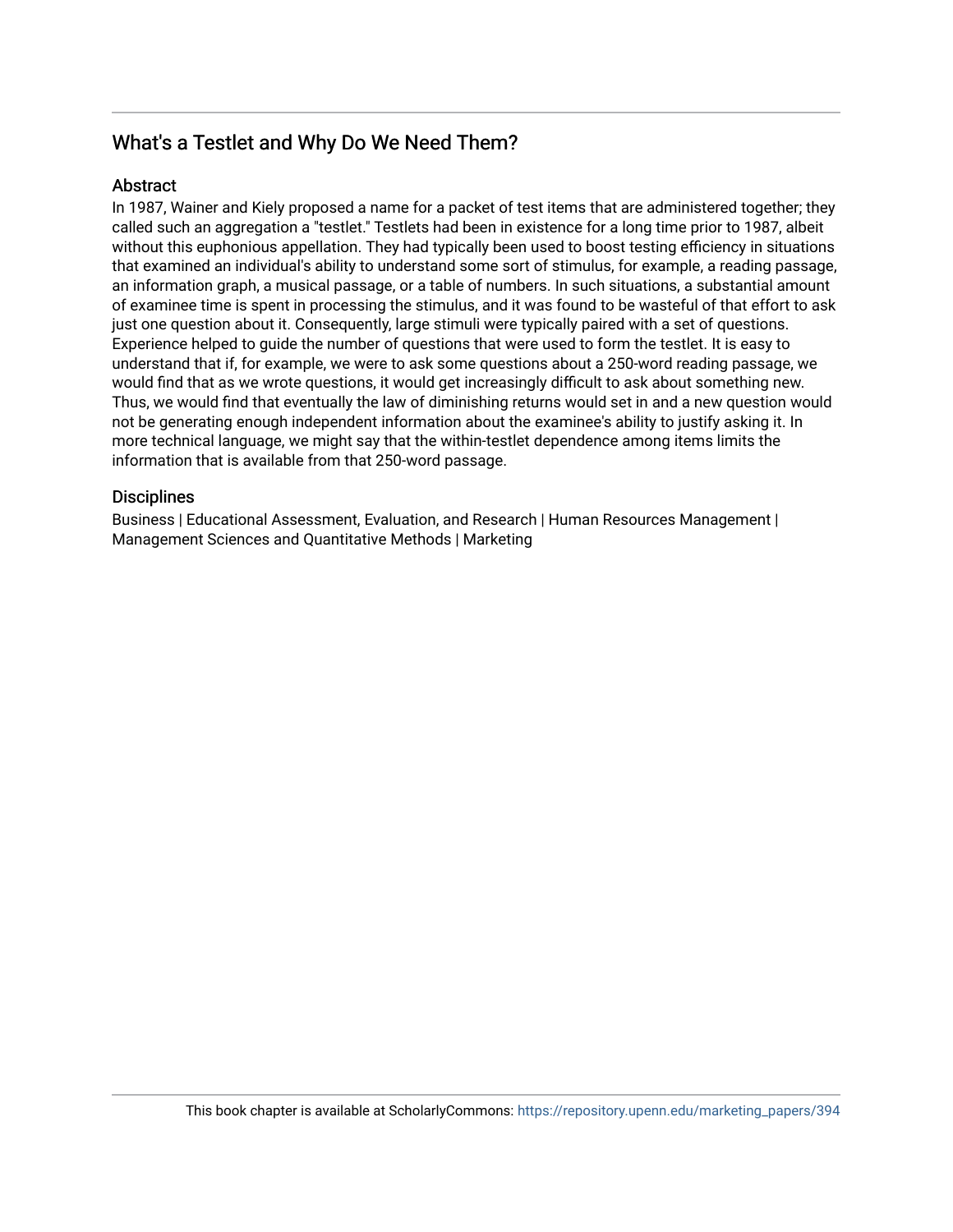## What's a testlet and why do we need them?

#### **4.1. Introduction**

In 1987, Wainer and Kiely proposed a name for a packet of test items that are administered together; they called such an aggregation a "testlet." Testlets had been in existence for a long time prior to 1987, albeit without this euphonious appellation. They had typically been used to boost testing efficiency in situations that examined an individual's ability to understand some sort of stimulus, for example, a reading passage, an information graph, a musical passage, or a table of numbers. In such situations, a substantial amount of examinee time is spent in processing the stimulus, and it was found to be wasteful of that effort to ask just one question about it. Consequently, large stimuli were typically paired with a set of questions. Experience helped to guide the number of questions that were used to form the testlet. It is easy to understand that if, for example, we were to ask some questions about a 250-word-reading passage, we would find that as we wrote questions, it would get increasingly difficult to ask about something new. Thus, we would find that eventually the law of diminishing returns would set in and a new question would not be generating enough independent information about the examinee's ability to justify asking it. In more technical language, we might say that the within-testlet dependence among items limits the information that is available from that 250-word passage.

Thus, for the first century or so of its existence, testlets were used simply as a method of constructing tests that contained large stimuli in an efficient way. This all changed in the 1980s when computerized adaptive testing (CAT) became technically and economically possible. A CAT is a test that is tailored to the demonstrated ability of the examinee. It is well known (Lord & Novick, 1968) that a test item provides the most information about an examinee when the difficulty of the item is the same as the examinee's ability. This is a self-evident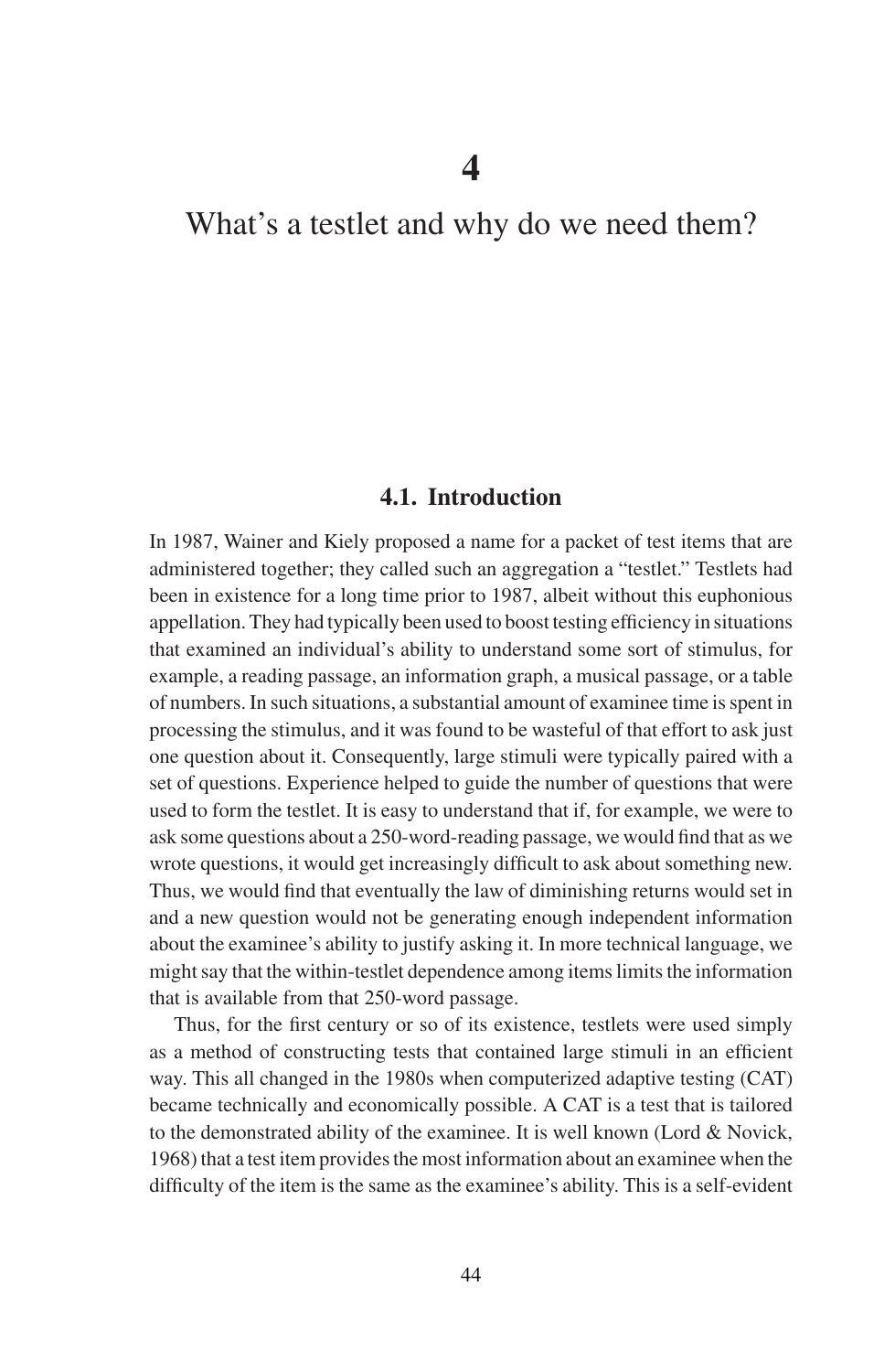truth. Suppose we are trying to determine an athlete's high-jumping ability by asking her to jump over a sequence of hurdles. If the first hurdle is 20-feet tall, we learn very little when the athlete fails to clear it. Similarly, if the first hurdle is 6-inches high, we learn nothing when it is successfully cleared. If we wanted to ascertain the athlete's ability to an accuracy of, say, 1 inch, we might begin the test with a 6-inch hurdle and continue with 140 hurdles, one every inch, until, say, 12 feet. From the pattern of standing and fallen hurdles, we could estimate the athlete's ability. But it would take 138 hurdles to do it. Suppose the athlete could jump over a 6-foot hurdle, but would miss one at 6 feet 1 inch. We could tell because the first 66 hurdles would be cleared (assuming perfect performance) and the remaining 72 would be knocked over. Note that this "test" would be equally accurate for any athlete whose jumping ability lies between 6 inches and 12 feet. But it takes 138 hurdles to obtain this accuracy, and most of the hurdles are redundant and hence yield little or no information. Now suppose we have an adaptive test. We might use a 6-foot hurdle to begin with. If it is successfully cleared, we might use a 9-foot one (halfway between 6 and 12 feet). If that is missed, we then use a 7.5-foot one (halfway between 9 and 6 feet). If that were missed we would use a 6.75-foot jump etc. In this way, we could measure the performance of anyone whose ability lies in this wide range to within about 1 inch on a test of less than 10 items. That is the power of an adaptive test.

Of course on most tests people don't perform without error. To continue with the jumping example, we might find someone who would clear 6 feet 1 inch after missing at 6 feet, and so a sensible item selection algorithm (the way we choose what is to be the next hurdle (the next item)) should not be quite as drastic as the "split the difference" method described previously. Practical, item selection algorithms tend to move in smaller increments, depending on the character of the item pool and the pattern of the examinee's responses. If the pool is rich in items, having a broad choice at every level of difficulty, the algorithm can pick an item at or near the level desired. If it is sparser, the gaps between items may be suboptimal. So, for example, if a hurdler's true ability is 2.5 feet and after she clears a 2-foot hurdle, the only taller hurdles we have are 3 feet and above, we can never estimate her ability with an error of less than 6 inches. This lack of precision is due to limitations of the item pool.

If the examinee responds in a regular way, getting difficult items wrong and easy items correct, convergence to an accurate estimate of proficiency can be done quickly. If the response pattern is more ragged, convergence is slower and the resulting estimate is less precise. Returning to our overworked hurdler, if she knocks over a 2-foot hurdle, but clears a 30-inch one, then misses at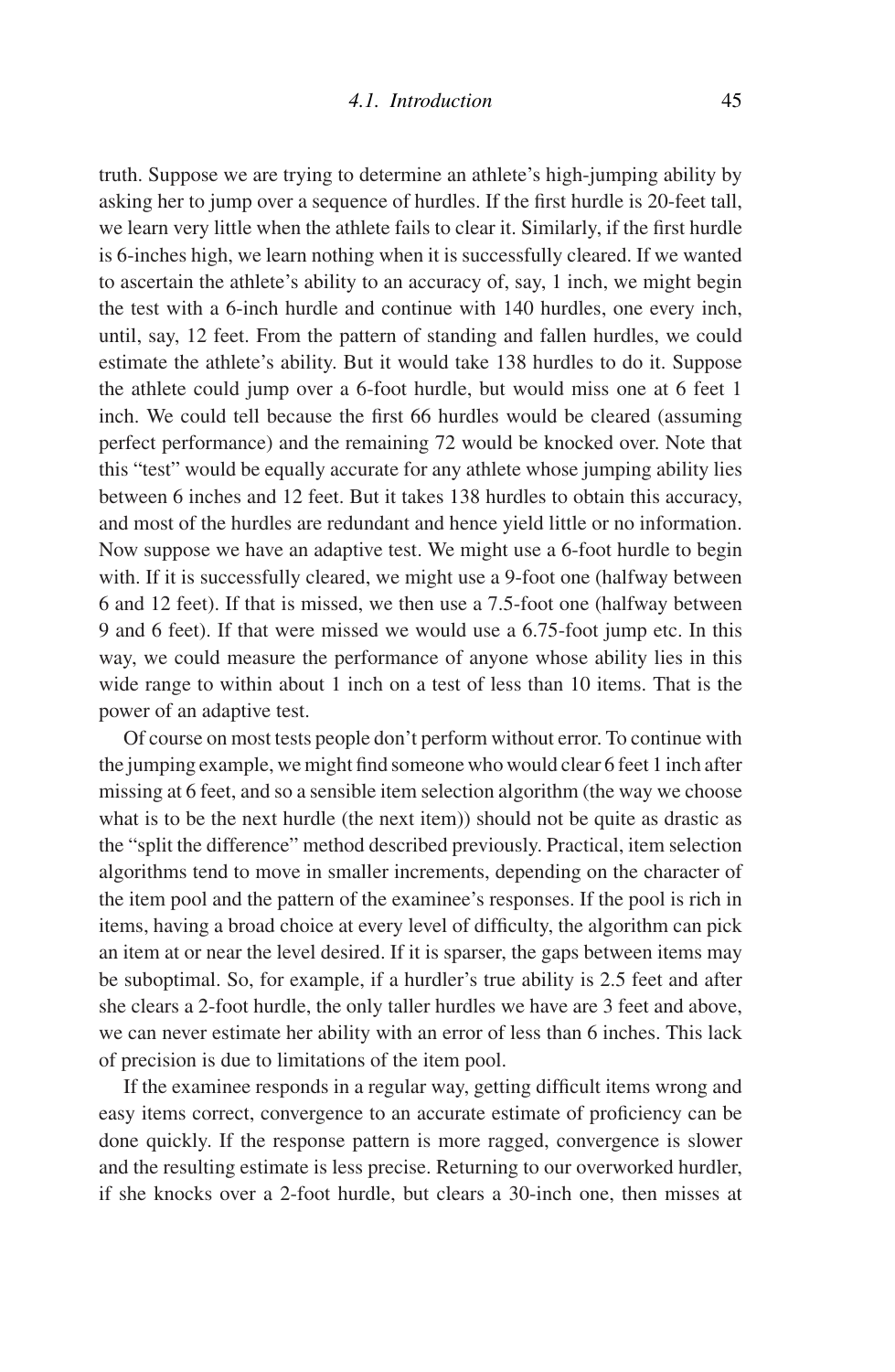34 inches but clears a 36-inch one before missing all the rest, our estimate is inaccurate due to the hurdler's inconsistency, not a shortcoming of the item pool.

This example illustrates how the precision of a test can be affected by both the character of the test and the character of the examinee. The first can be controlled by the test developer, the second cannot.

The promise of adaptive testing has enthralled psychometricians for more than thirty years. It began with Lord's initial discussion of his "flexilevel test" in 1971 and, in the same year, his use of the Robbins–Monro procedures to automate it. Lord's later work (1971a, 1971b, 1974, 1980) extended and deepened the initial ideas. David Weiss's preliminary experience in military testing (1974, 1982; Weiss & Kingsbury, 1984) showed how CAT could be practical. Finally, a broad consilience was provided in the enthusiastic "how-to" manual by Wainer et al. in 1990. But in the decade following the publication of this *CAT Primer,* adaptive tests were implemented in some very large operational programs: the U.S. military's ASVAB, the Graduate Management's GMAT, the Graduate Record Examination (GRE), and many others, yielding millions of adaptive test administrations a year. The data thus generated have provided illumination on issues that previously were cloaked in darkness. We discovered that now that we had a pretty clear understanding of how to do adaptive testing, we needed to focus much more seriously on when – and more specifically, on when not to. Chapter 10 of the 2nd edition of the *CAT Primer* (Wainer et al., 2000) provides a more clear-eyed look at these issues than did its predecessor.

One of the issues that emerged from all of this experience relates to a fundamental assumption underlying CAT – that an item's characteristics remain constant regardless of its context – this is usually called the assumption of item fungibility (these are also known as context effects in survey design). This assumption within our jumping test would mean that a 3-foot hurdle is as difficult to jump over whether it follows a 1-foot hurdle or a 6-foot one; obviously a crucial assumption if an item-selection algorithm is to function properly. It is also an assumption whose credibility is rarely tested in operational CATs.

This is but one example of the kind of issues that arise when tests are custombuilt for each examinee, one item at a time. In the balance of this chapter, we will discuss a number of such problems in greater detail and indicate what have been the traditional approaches toward solving them. Then we shall conclude with a discussion of how increasing the size of the fungible unit of test construction to the testlet ameliorates these problems.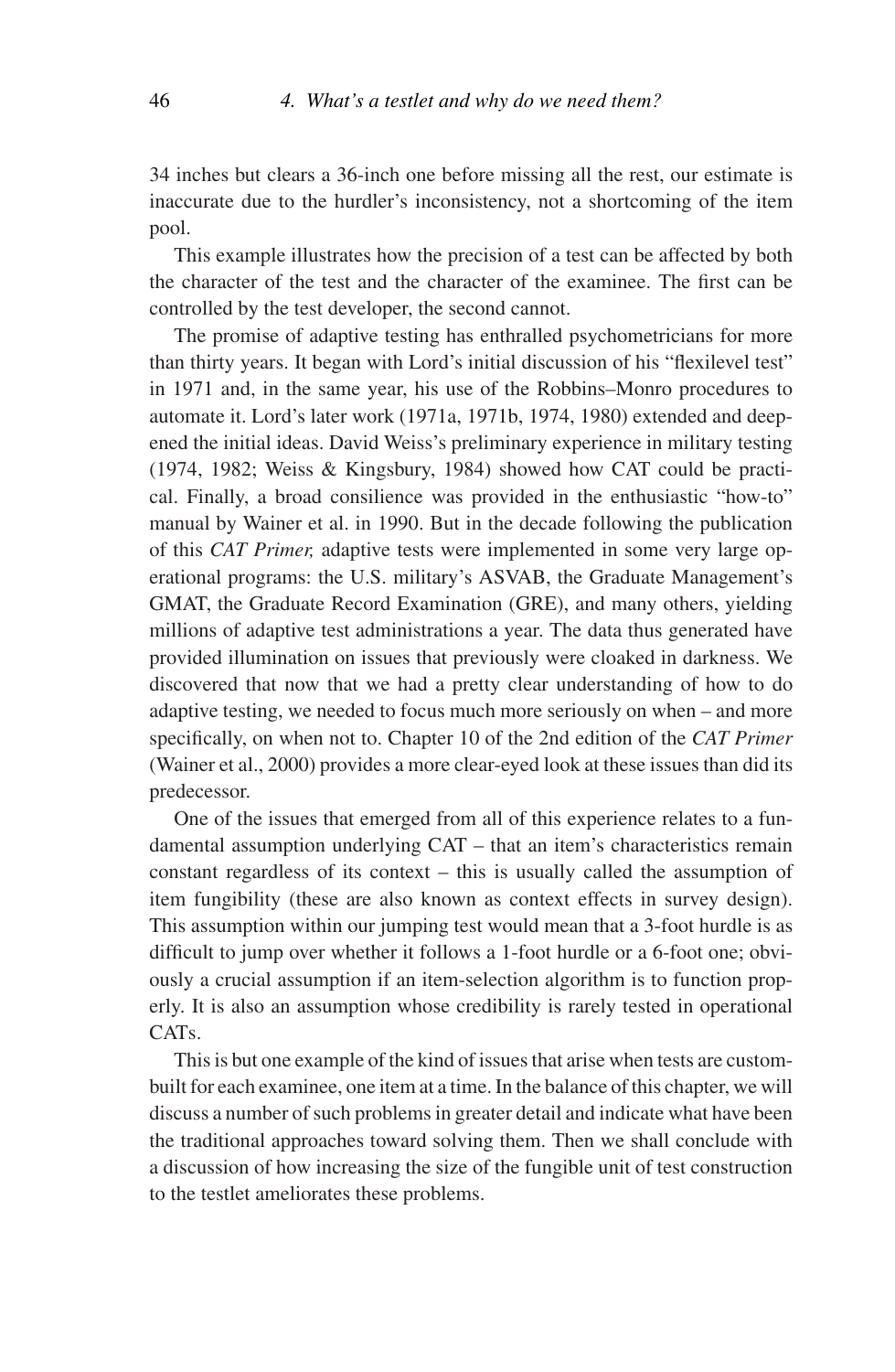#### **4.2. Problems**

#### **4.2.1. Context effects**

#### **What is a context effect?**

The term *context effect* refers to any influence that an item may acquire purely as a result of its relationship to the other items making up a specific test. In a traditional testing situation in which everyone takes the same test, context effects, such as they exist, will be the same for all examinees. And so, although they still may induce interpretative errors, there is less concern about their differential impact.

In the case of CAT, there may be a much greater problem of differential context effects, because every examinee potentially takes a different test. Thus, each item's context is potentially different for each examinee. Furthermore, in the CAT real-time approach to test construction, the phase of test development where context effects might ordinarily be identified and eliminated from nonadaptive tests has no counterpart.

#### **Item location**

One undesirable item context effect is the influence that item location within a test, or in different tests, has on the item parameter estimates. Several studies (Eignor & Cook, 1983; Kingston & Dorans, 1984; Whitely & Dawis, 1976; Yen, 1980) have found differences in difficulty parameter estimates for items as a function of their location. Whitely and Dawis found that when 15 analogy items were embedded in seven different unspeeded 60-item tests, and parameters were then obtained separately for each test, the estimates differed significantly for 9 of the 15 items. Yen found difficulty differences due to context effects for reading comprehension items administered in a unspeeded test, with the items becoming more difficult the later in the test they appeared. A preequating study conducted by Eignor and Cook replicated Yen's findings.

In a study on the implications of item location for both equating and adaptive testing, Kingston and Dorans (1984) examined whether the difficulty of certain types of items is affected by exposure to the same item types earlier in the test. They found that for those item types in particular (analysis of explanations and logical diagrams) difficulty decreased substantially as familiarity with the item format increased. These effects, they concluded, were due, at least partially, to the complexity and novelty of the item types. For another type of item (reading comprehension), difficulty increased moderately as the item appeared later in the test. They attributed this outcome to fatigue.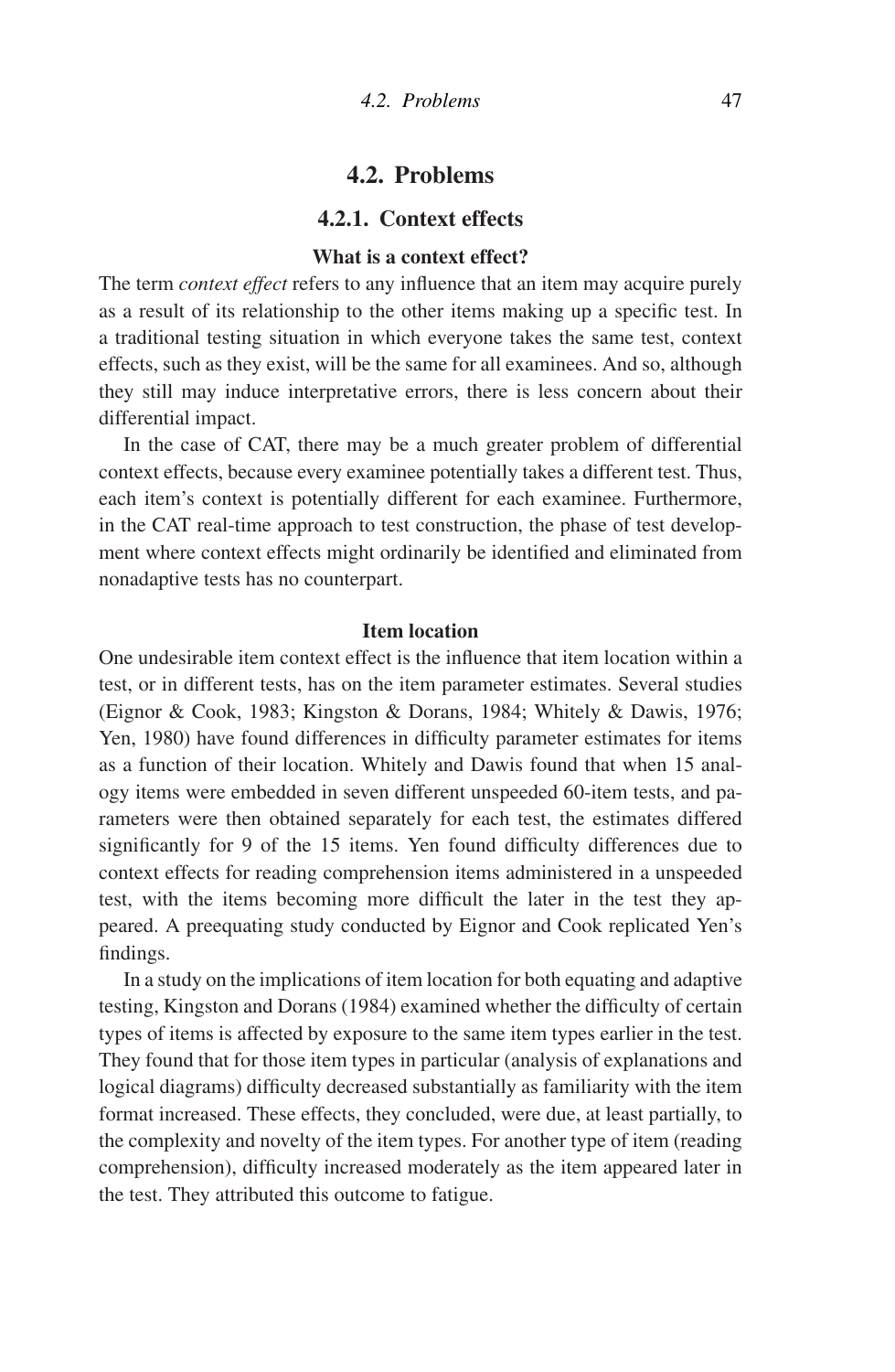Large location effects for even moderately speeded tests are ubiquitous. In a study of speededness, Wainer et al. (2004) found the unsurprising result that the more speeded the test, the greater the increase in difficulty for items situated toward the end of an SAT math test.

#### **Cross-information**

Another undesirable effect of context that may appear on a test is crossinformation. *Cross-information* refers to information that one item may inadvertently contribute about the answer to another. For example, suppose the following item appears on a test for some individuals but not for others:

- 1. Carbon dioxide  $(CO<sub>2</sub>)$  is a component of all of the following except a. seltzer b. ammonia c. "dry ice" d. photosynthesis but then some of those who answered this incorrectly, as well as some who never saw it, were presented with the easier question
- 2. The symbol for carbon dioxide is a.  $CO<sub>2</sub>$  b. H<sub>2</sub>O c. NH<sub>4</sub> d. C<sub>2</sub>O

Surely, those who had seen Question (1) would have an easier time with (2). Or, put in more general terms, the difficulty of (2) is dependent upon what preceded it. This is always true in test construction, but its effects are controlled for in two ways. First, test developers carefully construct tests to avoid such dependencies. And second, since everyone who takes a fixed test receives exactly the same questions, any such hints are fairly distributed – everyone gets the same one – and so no one is unfairly advantaged. With a test that is constructed by any algorithm that does not take into account the precise content of the items, dependencies among items can occur. This is a problem, but a relatively venial one. A test that is algorithmically constructed to be tailored to the individual examinee can yield dependencies that are unfairly distributed among examinees. This is a more serious problem.

#### **Unbalanced content**

A third type of context effect devolves from the content balancing of tests. All well-developed tests are built around content specifications. These are the content areas the test developer feels that the test ought to span. For example, in an arithmetic test, we might want to have 25% of the items deal with addition, 25% with subtraction, 25% with division, and 25% with multiplication. We will refer to specifications such as these as formal content specifications, since they deal with the formal contents of the subject area. There are also informal content specifications, which are usually not explicitly stated, but are both real and important. As an example of these, consider the structure of a problem in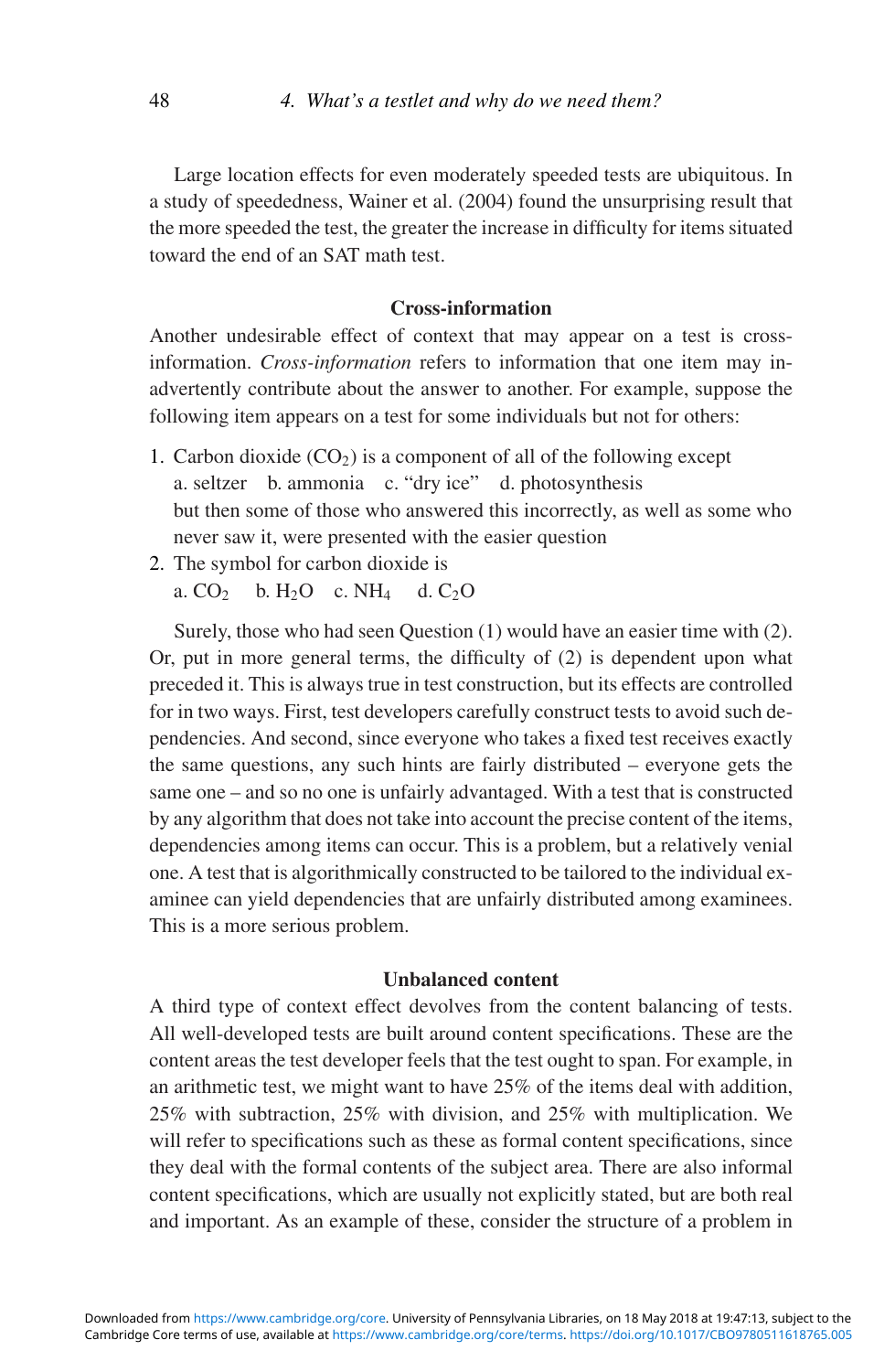which the actual task is embedded. Suppose our arithmetic test consists of many "word problems" such as

- 3. If John caught 6 fish and threw 3 back and Mary caught 7 fish but threw 4 back, who brought home more fish?
	- a. John c. Both the same
	- b. Mary d. Can't tell from information given

Test developers have found that it is not wise to have too many problems dealing with the same topic (fishing); nor even the same general area. In the review of one test, one criticism was that there were too many "water items" (fishing, water skiing, boating, swimming, canoeing, etc.). While it may not be obvious why too many "water items" would be unfortunate, it is easily seen how some subgroups of the general population would be disadvantaged if there were many items on golf. Aside from the obvious social class effect, it also increases the potential for contributory information across items. Thus, in addition to filling specifications regarding the formal content, test developers must be careful to balance the test with respect to the informal contents. In a fixed-form test, it is straightforward (although not always easy) to be sure that the specifications are filled satisfactorily. Moreover, test developers can also read over the form carefully to assure themselves that there is no imbalance vis-à-vis the informal content.

It is not too hard to imagine how one could structure a computer algorithm to construct a test that would balance its content (e.g., van der Linden & Boekkooi-Timminga, 1989). The candidate items would be classified by their formal content and a categorical choice algorithm ("choose one from group A and two from group B") could be instituted. Of course, there may be need to cross-classify items by their difficulty as well, but this is just a bookkeeping task, and does not pose a complex technical problem, except for the need to write items in each content area that cover the entire range of difficulty. This does pose a problem on broad range tests, since, for example, it may not be easy to write sufficiently difficult arithmetic items or sufficiently easy calculus items. But this too can be surmounted if the unidimensionality assumption underlying IRT holds reasonably well: for in this case, the item's parameters are all that are required to characterize the item on the latent variable of interest.

It is more difficult to try to conceive of any categorization scheme that would allow a computer algorithm to determine if there was an overabundance of items on an inappropriate subject matter – where the subject matter was, in some sense, incidental to the item's content. To accomplish this requires either a finer level of item characterization (and hence a huge increase in the size of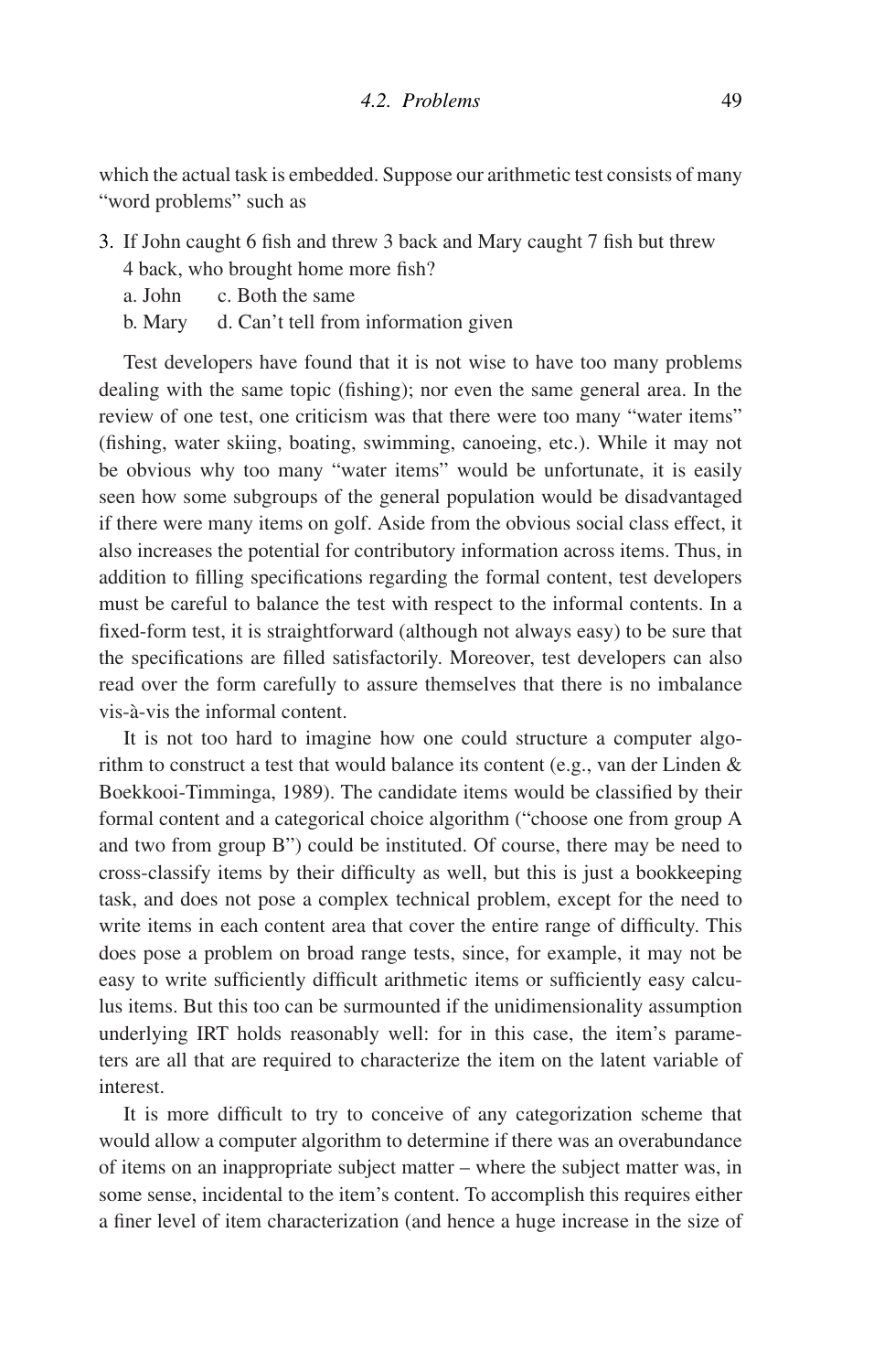the item pool) than is now available or a level of intelligence on the part of the algorithm that is far beyond anything currently available.

Another type of content imbalance is in reference to gender, race, or ethnic groups across items. Such an imbalance violates current test development standards and, some claim, may serve to distract examinees and create feelings of hostility or resentment that could hinder their test-taking performance. An example of this might be a selection of a succession of items that use only female, or only male, references in professional roles.

#### **4.2.2. Item difficulty ordering**

A different kind of context effect, one that is not undesirable but rather is often planned and built into linear, nonadaptive tests, is the sequential ordering of items by their increasing difficulty. In the conventional testing situation, a test or section begins with items whose difficulties are less than all but the least able of the examinees; the difficulties increase as one progresses through the test, concluding with items whose difficulty exceeds the ability of all but the most able.

It is generally believed that beginning a test with the easiest items and ordering them by increasing difficulty allows examinees, especially those who are least able, to develop confidence at the outset of the test with the easiest items. They can then work through the test to their capacity in the time allowed, without wasting time or becoming unnecessarily discouraged by items that are far too difficult for them. This approach also tends to minimize guessing, because items on which those who are least able (and therefore most prone to guessing) spend the greatest amount of time are those on which they have the greatest likelihood of knowing the answer.

In an adaptive test, however, the initial item administered is usually one of moderate difficulty for the entire group being tested. Thus, for an examinee more able than average, the difficulty of successive items increases from this rather easy start, just as with a conventional linear test. For those at the low end of the ability continuum, however, the test begins with items that are excessively difficult. These become less difficult as the test progresses and incorrect responses accumulate, until the items emerge into a range of difficulty suitable for this group. But the items come at the examinees from above rather than below, contrary to traditional testing lore, suggesting that it may disadvantage lower ability groups. Indeed, there is considerable evidence, spanning half a century, that when items are administered from most to least difficult, rather than in the more usual order, the difficulty of the test as a whole increases (Hambleton, 1986; MacNicol, 1956; Mollenkopf, 1950; Monk & Stallings, 1970; Sax & Carr, 1962; Towle & Merrill, 1975).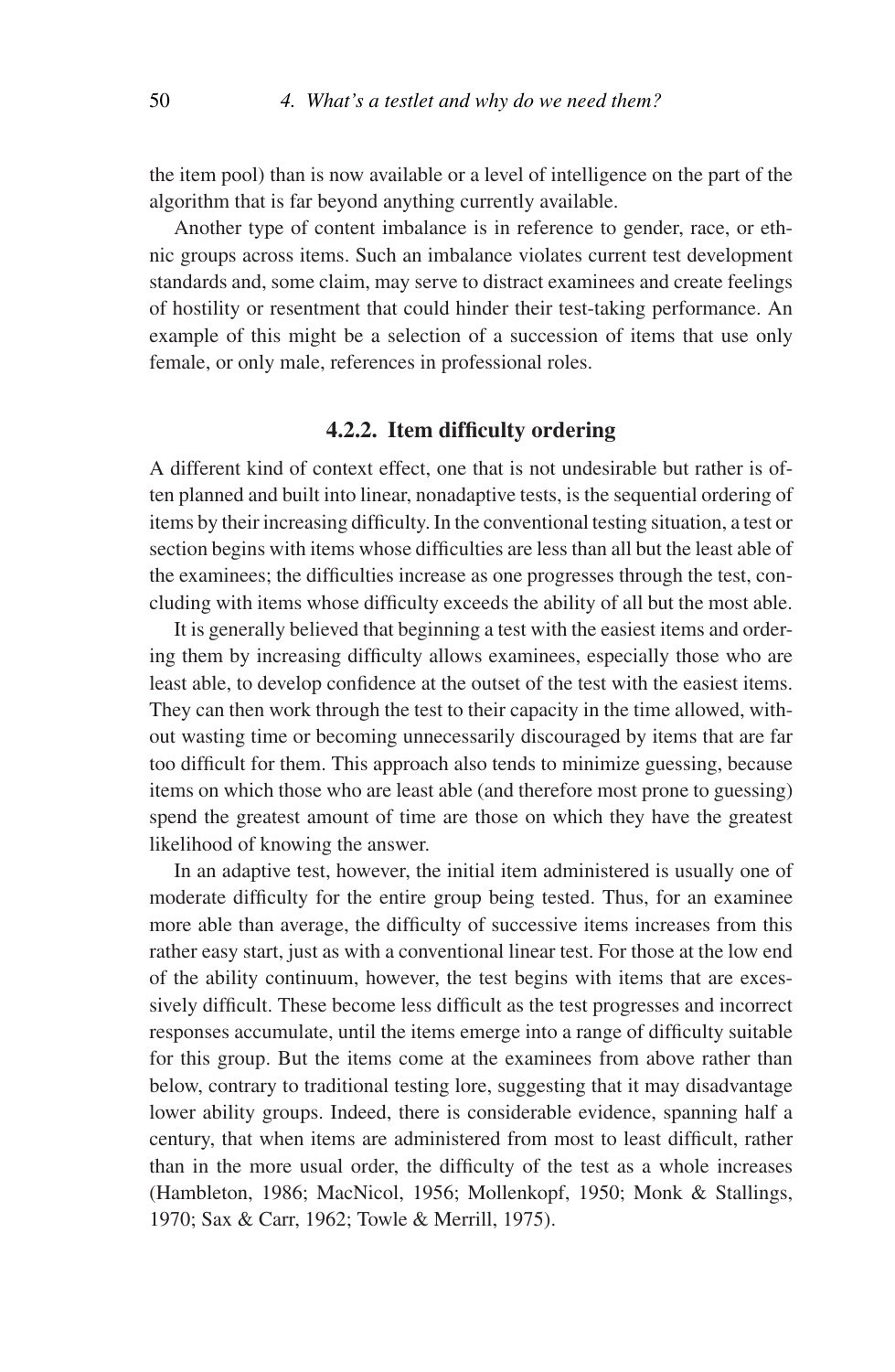#### **4.2.3. Summary of context effect problems**

In the nonadaptive testing situation, a test developer can read and study each test directly during its development phase to identify and mitigate context effects. Unfortunately, CAT makes such a strategy difficult or impossible. At present, the only way to ensure that cross-information is never inadvertently provided on a CAT is to compare all conceivable subsets of items derivable from the item pool. This is at best an unreasonable undertaking, especially because a viable item pool must contain at least hundreds of items and is continuously being updated, with new items being added and old ones retired. The identification and elimination of the other context effects just discussed is even more difficult under the traditional adaptive framework. It would require an analysis of the content of each and every test produced by the CAT item-selection algorithm. This is impractical with current technology.

#### **4.2.4. An issue of robustness**

The increased efficiency that is the hallmark of adaptive testing – the same accuracy of measurement as a linear test at a greatly reduced length – is not an unalloyed good. The shorter test lacks the redundancy inherent in the almost twice as long conventional linear test and so becomes more vulnerable to idiosyncrasies in item performance. As a result, when an item is failing to perform in accordance with its parameter estimates on a CAT, the detrimental impact on validity is about twice what would result from a traditional nonadaptive test of about the same theoretical accuracy – but of greater length (Green, 1988). Furthermore, if the flawed item is one of moderate difficulty and relatively high discrimination, its detrimental influence is likely to be felt many times because most CAT item-selection algorithms favor such items (Wainer, 2000).

#### **4.3. Traditional solutions**

Unfortunately, there is no obvious solution for all of the variety of problems related to implementing CAT that we have just discussed. However, certain avenues of investigation invite exploration in the search for solutions. Most of these avenues involve a more variegated stratification of the item pool. Thus, the statistical item-selection algorithm would be limited to choosing the most informative item from within rigidly controlled strata. Inexorably, this means generating an item pool of substantially greater size than was initially envisioned by CAT enthusiasts.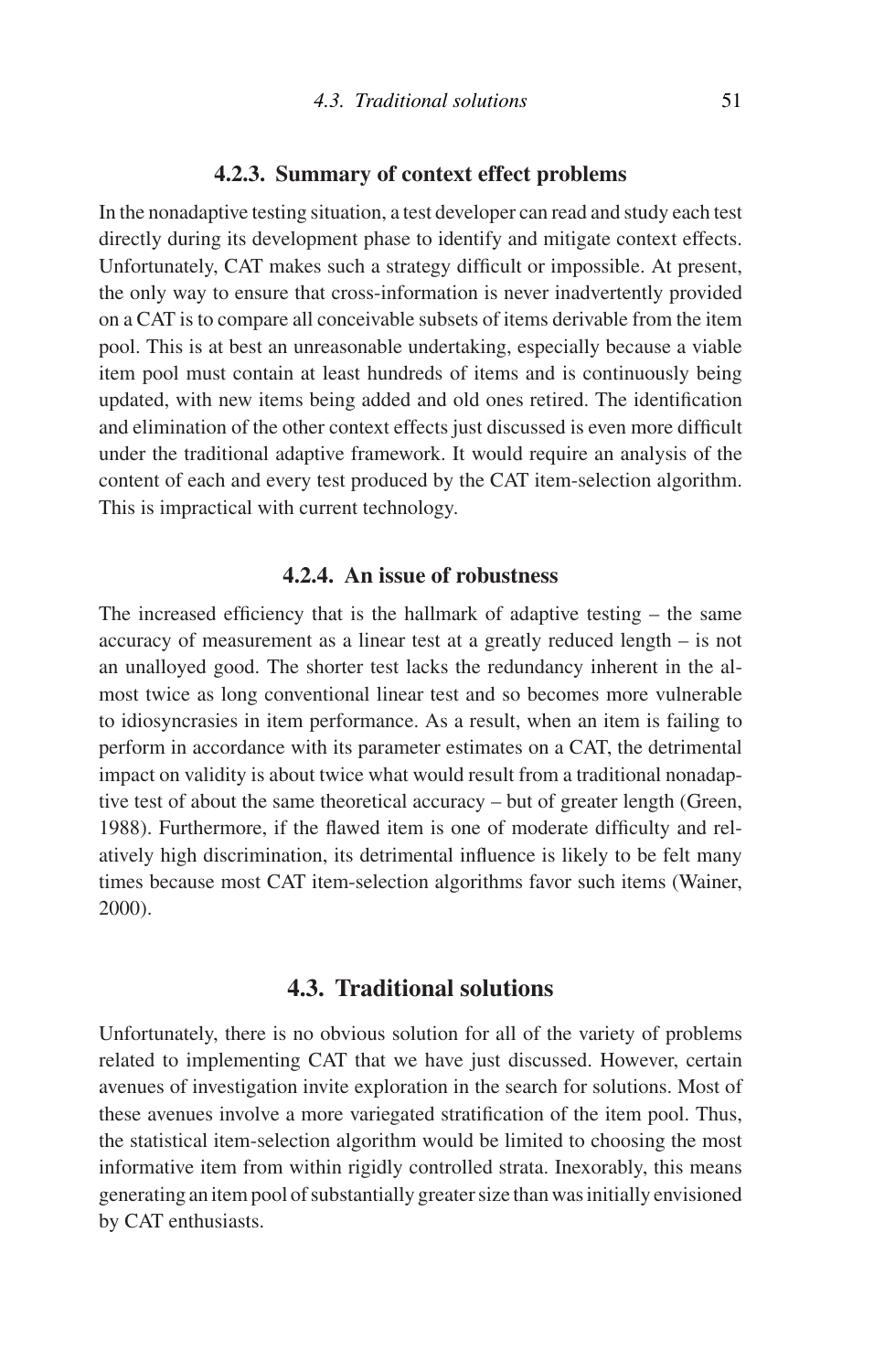#### **4.3.1. Context effects**

It may be possible to stratify finely enough to avoid cross-information, to allow the balancing of gender, race, and ethnic references, and to prevent redundancy of item topics. Such stratification does nothing to improve the fungibility of the items. Items still remain context dependent. As long as different examinees are being compared to one another on the same items in different contexts, this problem will remain. It does not seem likely that the solution to this is statistical; trying to adjust an item's parameter values on the basis of its (possibly) unique circumstance is beyond current technology.

#### **4.3.2. Robustness**

The increased influence of a single item within a CAT framework is a doubleedged sword. while a flawed or inappropriate item can have an undue influence on the ability estimate, an additional corrective item can get us back on the right path doubly quickly. Thus, we feel that it is important to emphasize that CAT users ought to leave in some redundancy so as to allow for an unforeseen flaw. It is probably wise to choose a conservative estimator for the standard error of estimates of ability as well, since many CATs have stopping rules based on this criterion. This avoids stopping an examination "too soon" due to possibly incorrect items that could have the unhappy consequence of an ability estimate that is not as precise as required.

#### **4.3.3. Item difficulty ordering**

The effect of the order in which items are presented can be ameliorated by choosing a starting point for the CAT that is toward the low end of the ability continuum. The lower this is, the less the order effect problem, for more and more examinees will have the items ordered from easy to difficult. However, the lower the starting value, the less efficient the CAT algorithm. This may be a relatively venial problem if big jumps are made initially in item choice, which is consistent with most CAT item-selection algorithms.

### **4.4. Testlets – an alternative solution**

The problems that arise from adaptive testing can be eased through an alternative approach. The key idea is to use a multi-item testlet as the fundamental unit of test construction and test administration. We shall define a *testlet* as a group of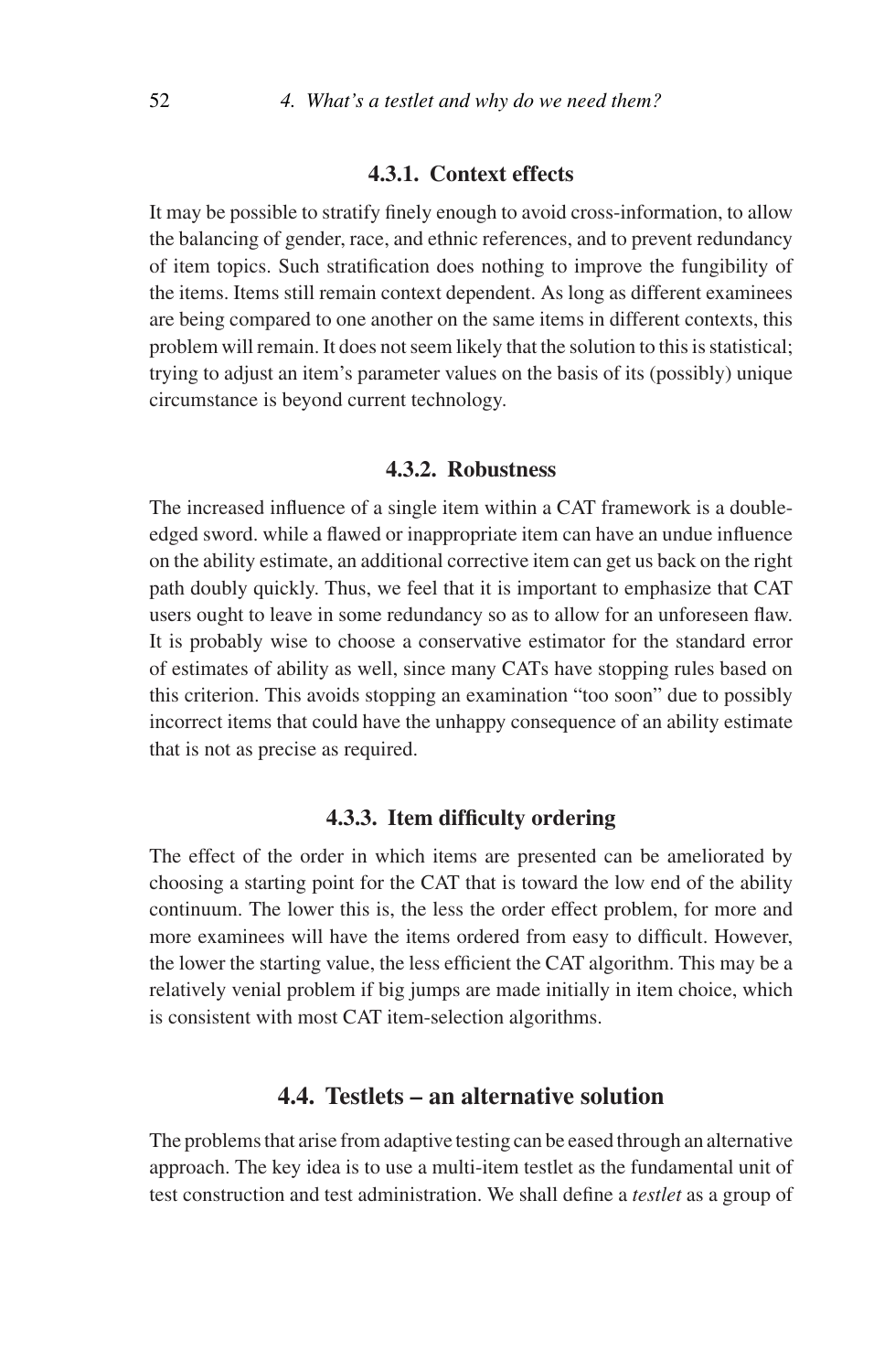items that may be developed as a single unit that is meant to be administered together. Although the path through a testlet could be branched, our focus, at least for now, is on linear testlets that contain *n* items, where *n* could be as few as one, but more typically would have four or more items. All examinees who are presented with a particular testlet would be confronted with the same items in the same order.

One example of a testlet is the traditional reading comprehension item type in which the examinee is presented with a passage and a bundle of items related to that passage. In similar vein, science testing commonly uses a graph or table as the focus of a set of related items, and many history and geography tests use a map as the central stimulus for a set of items.

How does this concept help us to resolve the problems stated previously? First, although a testlet-based test can be made adaptive by hierarchically structuring the testlets, the path through the testlet itself can be carefully examined to ensure that it does not suffer from the same problems as items within a standard CAT. For example, the items within a testlet can be ordered from easy to difficult. Thus because order effects are localized, their effects are greatly diminished. This is roughly akin to the way that on linearly administered tests, test sections are difficulty ordered, but when the examinee moves to a new section, the items within it are ordered from easy to difficult. Obviously, most testlets are shorter than a typical test section, but the general idea is the same.

In addition, when blunders do occur with the testlet model, they can be more easily overcome, since all examinees who receive a particular testlet receive exactly the same testlet. Thus any blunder that occurs, occurs repeatedly and can be more easily detected, and test scores of those affected adjusted accordingly.

Of course, testlets have other advantages, quite apart from those associated with providing greater control within an adaptive framework. By far, their greatest value is that they provide another formal mechanism for test developers to test the construct in a way that makes the most sense.

In the late 1980s, when adaptive testing was still in its infancy, the first largescale adaptive test was the adaptive version of the Armed Services Vocational Aptitude Battery (CAT-ASVAB). The ASVAB, fully described by Sands, Waters, and McBride (1997), is used by the military to classify and select about two million young men and women every year, making it the largest single testing program in the world. By making the ASVAB adaptive, substantial savings in time and money were realized. But the test had to have a few modifications in its transition to computer-based administration. One key change, important for this discussion, was in the section on paragraph comprehension. The CAT-ASVAB was scored using traditional IRT. As we mentioned in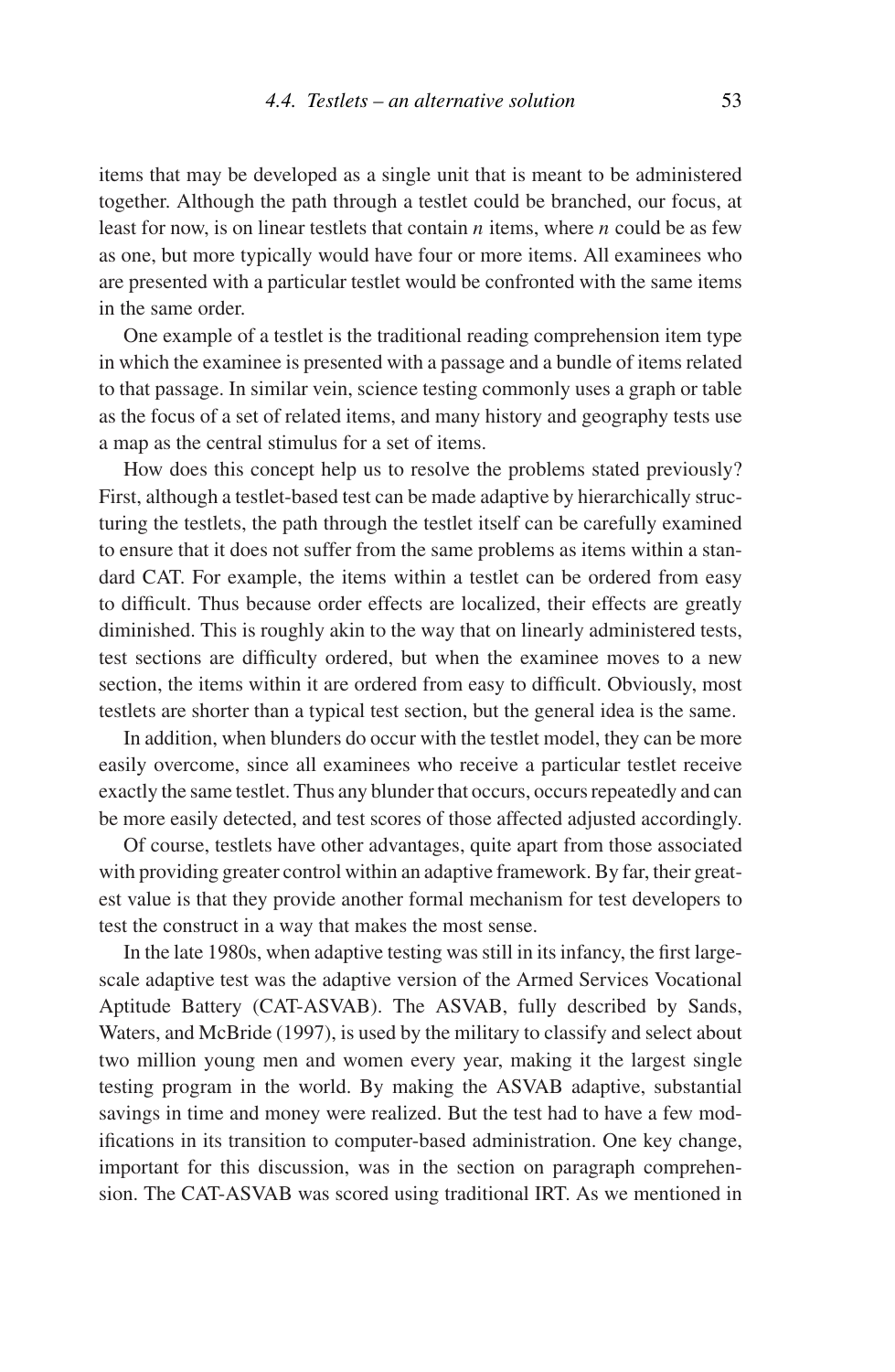Chapter 1 and discussed in greater detail in Chapter 3, a key requirement for IRT to hold is that the items of the test should be conditionally independent (otherwise Equation (3.4) would not be valid). Yet, it was clear that traditional paragraph comprehension items, because they are connected together with a common passage, are not likely to be conditionally independent. This put the developers of the CAT-ASVAB into a quandary. If they left the paragraph comprehension section alone, the scoring model was very likely to be incorrect. But how to change it? The typical passage was about 300 words long and was accompanied by five items.<sup>1</sup> If they just used a single item, the local dependency problem would go away. But getting only one item's worth of information after asking an examinee to spend so much time reading and figuring out a long passage seemed wasteful of effort. It was also antithetical to the efficiency goals that are fundamental to adaptive testing. What to do? It was decided to ask but a single question while shortening the typical paragraph to about 120 words.<sup>2</sup> The new items showed an increase in their correlation with word knowledge and correlated only 0.38 with the prior form of paragraph comprehension items administered in the paper-and-pencil format (ASVAB P&P form 10B – Moreno & Segall, 1997, p. 172). The median correlation of all of the other ASVAB subtests with their CAT counterparts was 0.72. Thus, the shortening of the passage solved the immediate problem, but, as it turned out, changed the construct being measured.

If, instead, the passage and its associated items were thought of not as a set of independent items but rather as a testlet, to be administered as a unified whole, the problem would have solved itself. But how?

In 1988, Paul Rosenbaum made an important distinction. He pointed out that local independence could be violated because of idiosyncratic features of the test format (e.g., the same passage associated with several items) or because of actual departures from the unidimensionality of the test construct. Rosenbaum (1988) proved (Theorem 1) that given the loss of conditional independence within testlets, unidimensionality can still prevail between testlets. Hence, if we use the testlet as the unit of measurement, a unidimensional item-response model may still be appropriate.

Thus, Rosenbaum's theorem permits the use of items with desirable characteristics, with less concern for violation of the assumption of conditional independence. Hence, traditional paragraph comprehension items, when scored as testlets, can be used without additional concern by the test developer.

<sup>&</sup>lt;sup>1</sup> P&P ASVAB forms 23, 24, 25, and 26 had 5 items per passage, and the typical passage ranged up to 326 words (John Welsh, personal communication, July 9, 2004).

<sup>&</sup>lt;sup>2</sup> CAT ASVAB forms 1, 2, 3, and 4 had 1 item per passage, and the typical passage had no more than 120 words (John Welsh, personal communication, July 9, 2004).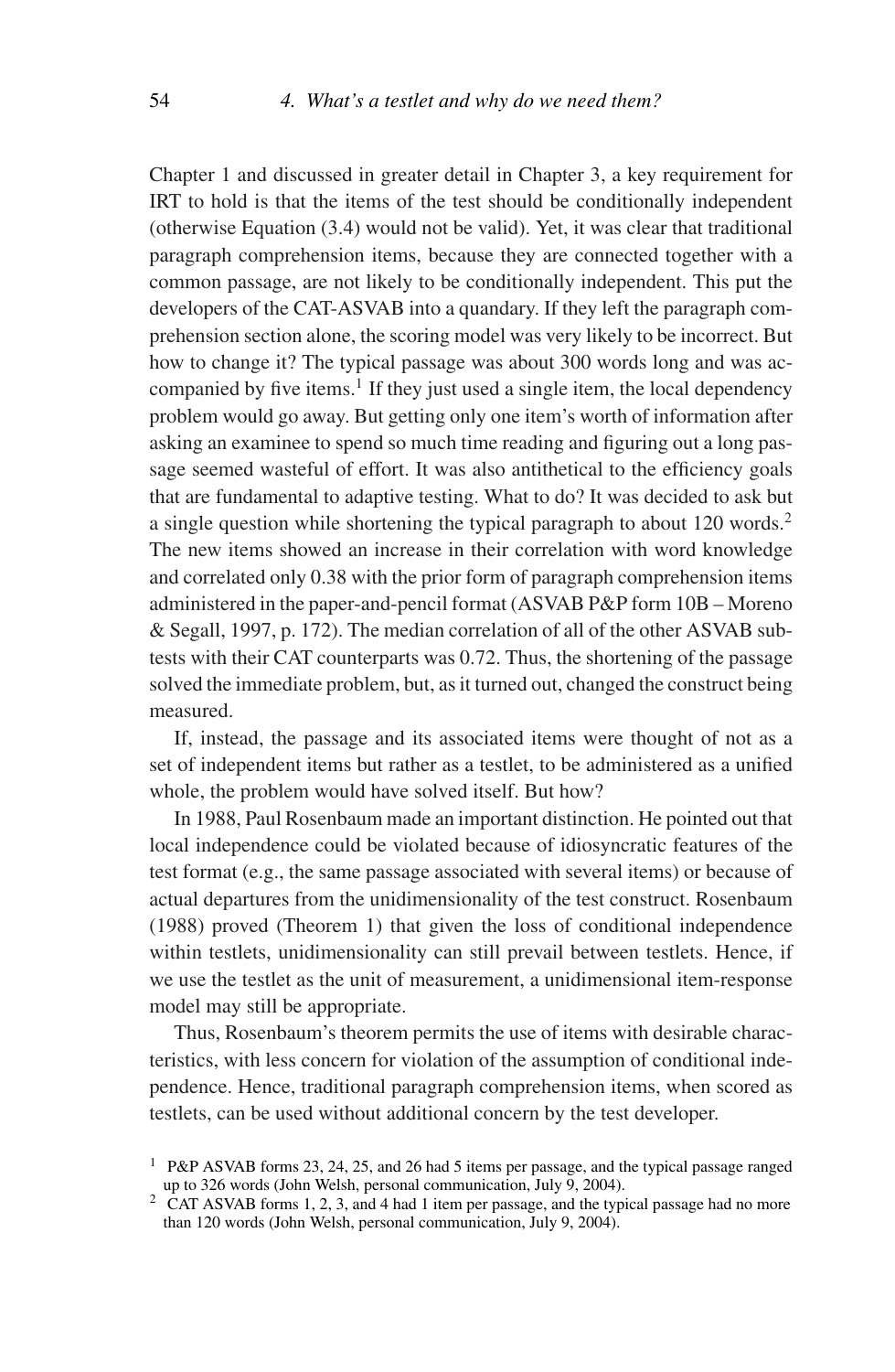One of the strengths of Rosenbaum's result is that if a traditional IRT model shows a lack of fit when applied to testlet data, a statistical test using contingency table methods can be applied to determine whether the lack of fit is due to a loss of conditional independence within testlets. If this is found to be the case, examinee performance can still be summarized with a single parameter, as the between-testlet scoring may still satisfy the requirements of a unidimensional model.

### **4.5. An initial summing up**

The problems discussed in this chapter are not certain to occur within the context of adaptive testing, nor are they guaranteed to be cured through the use of testlets. Rather, we believe that the bundling of items into testlets provides a mechanism through which the likelihood of these unfortunate circumstances will be reduced without seriously diminishing the efficiency of an adaptive test and will allow the test's structure to more closely match the constructs that the users of the test want to draw inferences about. More specifically:

- 1. Context effects
	- a. *Cross-information:* By enlarging the fungible unit of the test from the item to the testlet, we are reducing the "boundary effects" of presentation. Only the first item in the testlet has an unknown predecessor; all the others follow an item that experts have judged to satisfy the canons of good practice. These boundary effects include such things as cross-information, which, though not entirely eliminated, has had its likelihood reduced substantially. Moreover, if it does occur, the contaminating item is likely to be more distant and so reduces its effect.
	- b. *Unbalanced content:* By controlling the presentation more tightly, we can better ensure that the test specifications are satisfied for each individual test. For example, we know of an adaptive science test that consisted of biology, chemistry, and physics questions. The physics questions turned out to be somewhat more difficult than either of the other areas. One student, who studied biology and physics, but not chemistry, found that the questions presented to him vacillated between biology (which he tended to answer correctly) and chemistry (which he tended to miss). He never got to demonstrate his expertise in physics. Such a situation reflects the lack of unidimensionality within the test and could be solved within a traditional CAT framework, but its solution is accomplished so much more gracefully with three testlets in series.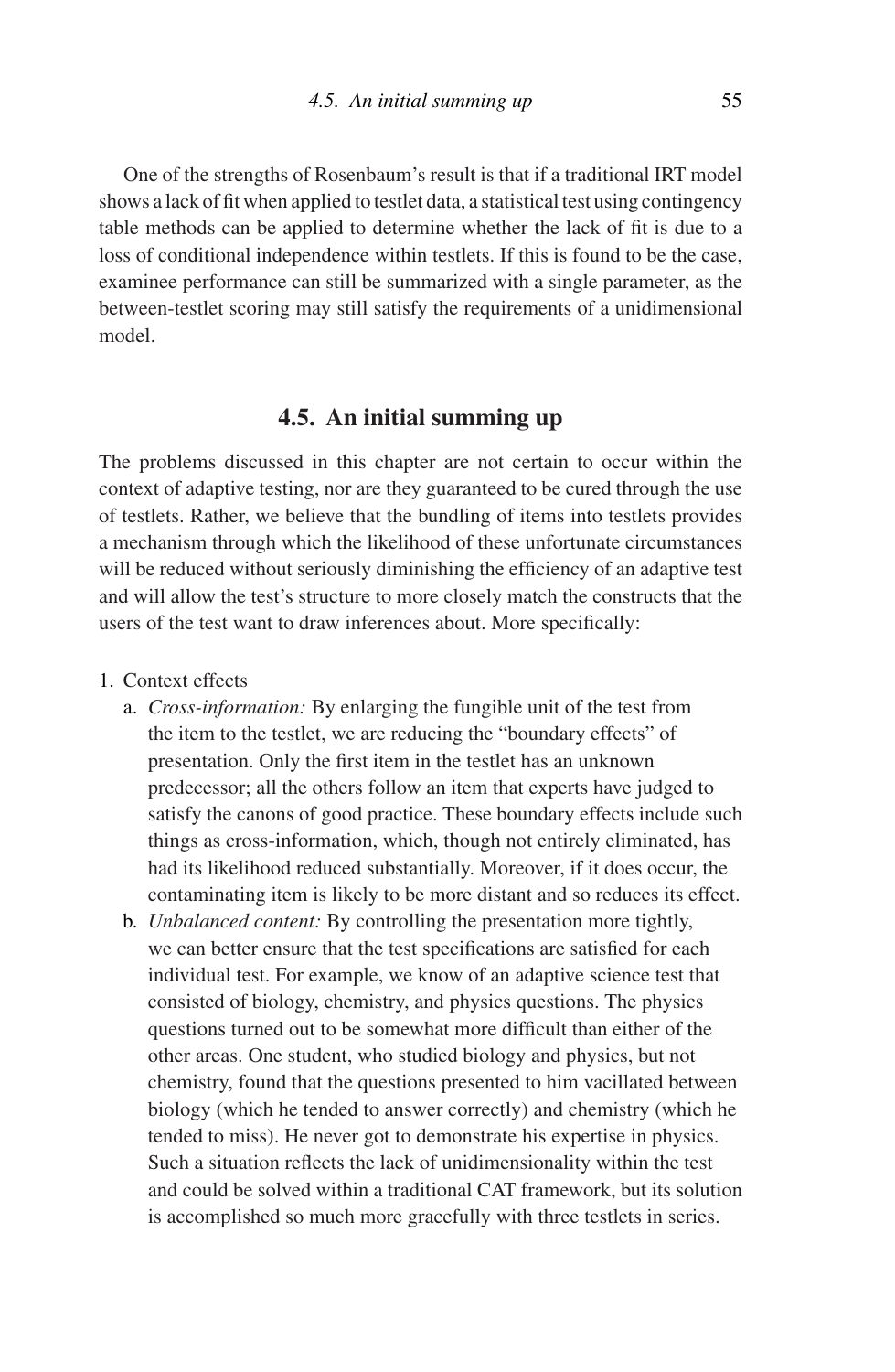- 2. *Robustness:* Once again, this is a double-edged sword. If a flawed item appears in a testlet, measurement accuracy will be affected, but fairness can still be served. With a testlet, examinees whose abilities are near one another will receive similar tests. The closer together they are, the closer together their tests will be.<sup>3</sup> Thus, the appearance of a flawed item will tend to have a diminished impact on individual comparisons. CATs provide protection by allowing recovery from what turns out to be an anomalous response. Testlets also provide protection, because they are constructed as a whole and the plausible interplay among its members could be subjected to expert judgment in preparation, and statistical quality control in pilot testing. Also, because a testlet is self-contained, any test construction errors that do show are localized and the offending part can be replaced without overly disturbing the rest of the test.
- 3. *Order effects:* Item difficulty ordering can be controlled by controlling starting points. Even if this is not done, we once again obtain fairness because of the testlet characteristic of having those whose ability estimates are close having closely matching tests.

The strength of the testlet approach derives from two of its characteristics. The first is that it allows greater control of item presentation. The benefits of this were just elaborated upon. The second is that it enforces the notion that the more difficult it is to discriminate between two examinees, the more identical the test they took is likely to have been. Thus, while we may still have problems with multidimensionality – flawed items and other deviations from the test model – those problems will be the same for the particular individuals being compared. We do not mean to imply that test equating does not yield valid scores that allow comparisons across different test forms. This is certainly true to some extent. But the legitimacy of such comparisons depends on the extent to which all of the assumptions of the test scoring model and the equating method are upheld in the data; the smaller the difference between the two individuals being compared, the greater the likelihood that the standard error of the scores will affect the validity of the comparison. When two individuals take precisely the same test, the error of equating is removed from the mix (and substituted for it are the ills associated with problems of security – if one person took the test

 $3\;\;$  With the security precautions now common, it is possible that two examinees with identical abilities can, in theory, get two very different but parallel test forms. But this outcome relies on an item pool of substantial size – indeed, it needs to be very large at all levels of ability. Even for tests with hundreds of thousands of examinees, and with the resources that such volume provides, test items are sparse at some levels of ability, and very few items account for most of the administered tests (Wainer, 2000). Thus, for tests constructed within more modest circumstances, it is likely that individuals with similar abilities will receive a substantial number of identical items.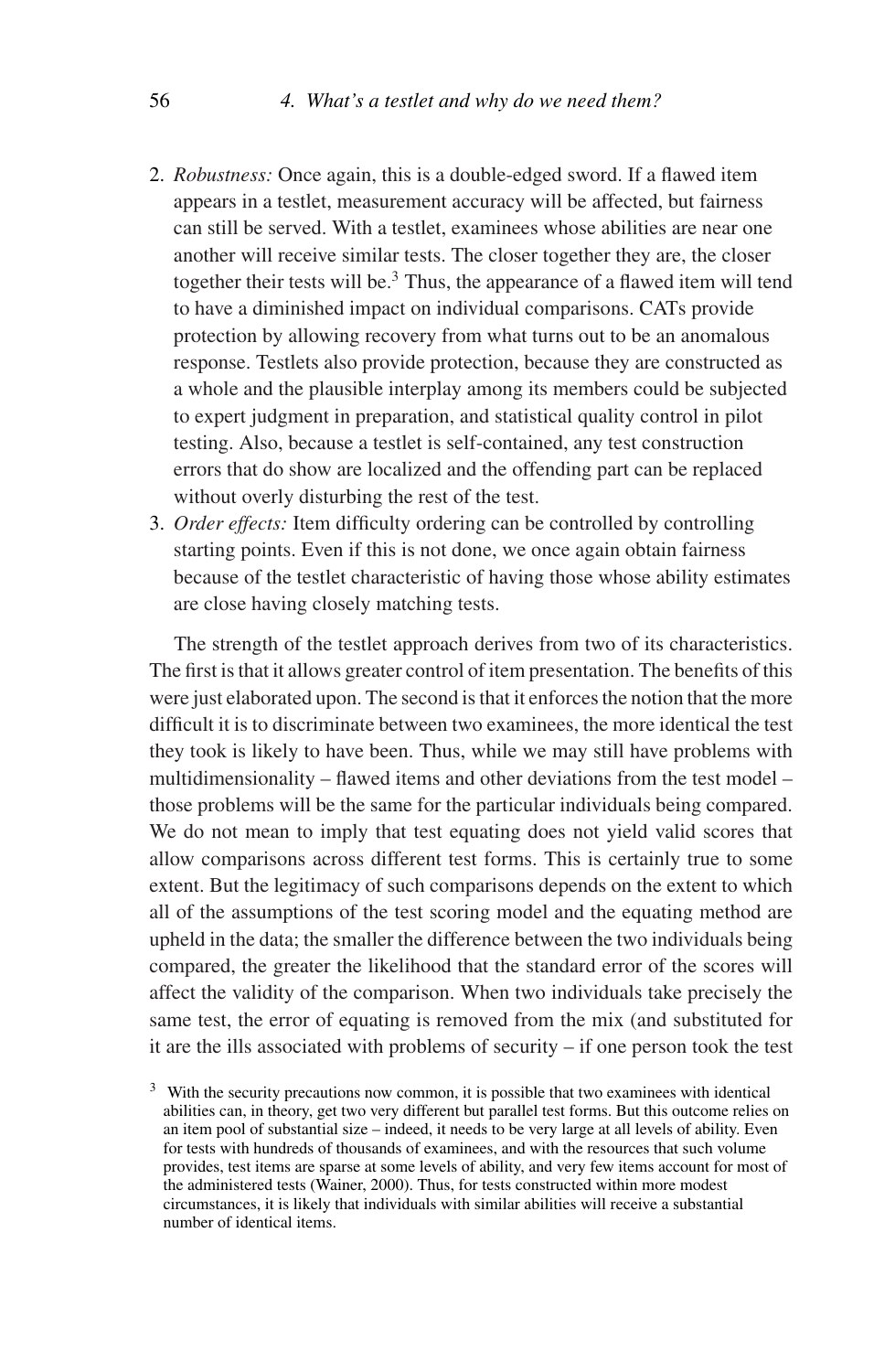#### *References* 57

well before the other, there is always the chance of some sort of security leak that would allow the later examinee to have access to the items).

Testlets will not cure this, but they can help to ameliorate it by ensuring that if two examinees' test forms share a common testlet, they will share all items in the testlet. This means that, for those items, no equating is required, and hence the error of equating is reduced.

The use of testlets also requires a shift in our thinking about psychometric modeling. True score theory (Lord & Novick, 1968) might also be called "test response theory" since it uses as its fungible unit something that is too large for adaptive testing – the whole test. Traditional summary statistics, such as true score, test reliability, and test validity focus on the entire test as the testing unit. Item response theory focuses on the item and it produces statistics, such as item difficulty, which are points on an underlying continuum. The examinee's score on the test is also estimated as a point on the same continuum. These estimates and their associated measures of precision stand alone and are not referred to the specific items taken; the underlying trait is all that matters. We are recommending a middle path that we term "testlet response theory" since it uses, as its unit of measurement, pieces of the test that are simultaneously small enough to be usefully adaptive and large enough to maintain some stability. Tests have long been divided into different sections; our contribution is to suggest a more flexible unit, the testlet. The testlet can be as small as a single item (although in this extreme case, none of the advantages discussed here would hold), as large as the entire test, or anything in-between. Our point is that the size of the testlet should be determined by the character of the constructs being measured, not the available psychometric theory. In the balance of this monograph, we describe formal psychometric theories that can accommodate testlets of any character.

#### **Questions**

- 1. What testing problems was the invention of the testlet meant to address?
- 2. Why was the solution to these problems made more urgent with the popularization of CAT?
- 3. How does the use of testlets ameliorate these problems?
- 4. What crucial role did Rosenbaum's theorem on the independence of item bundles play in TRT?

#### **References**

Eignor, D. R., & Cook, L. L. (1983, April). *An investigation of the feasibility of using item response theory in the preequating of aptitude tests*. Paper presented at the annual meeting of the American Educational Research Association, Montreal, Canada.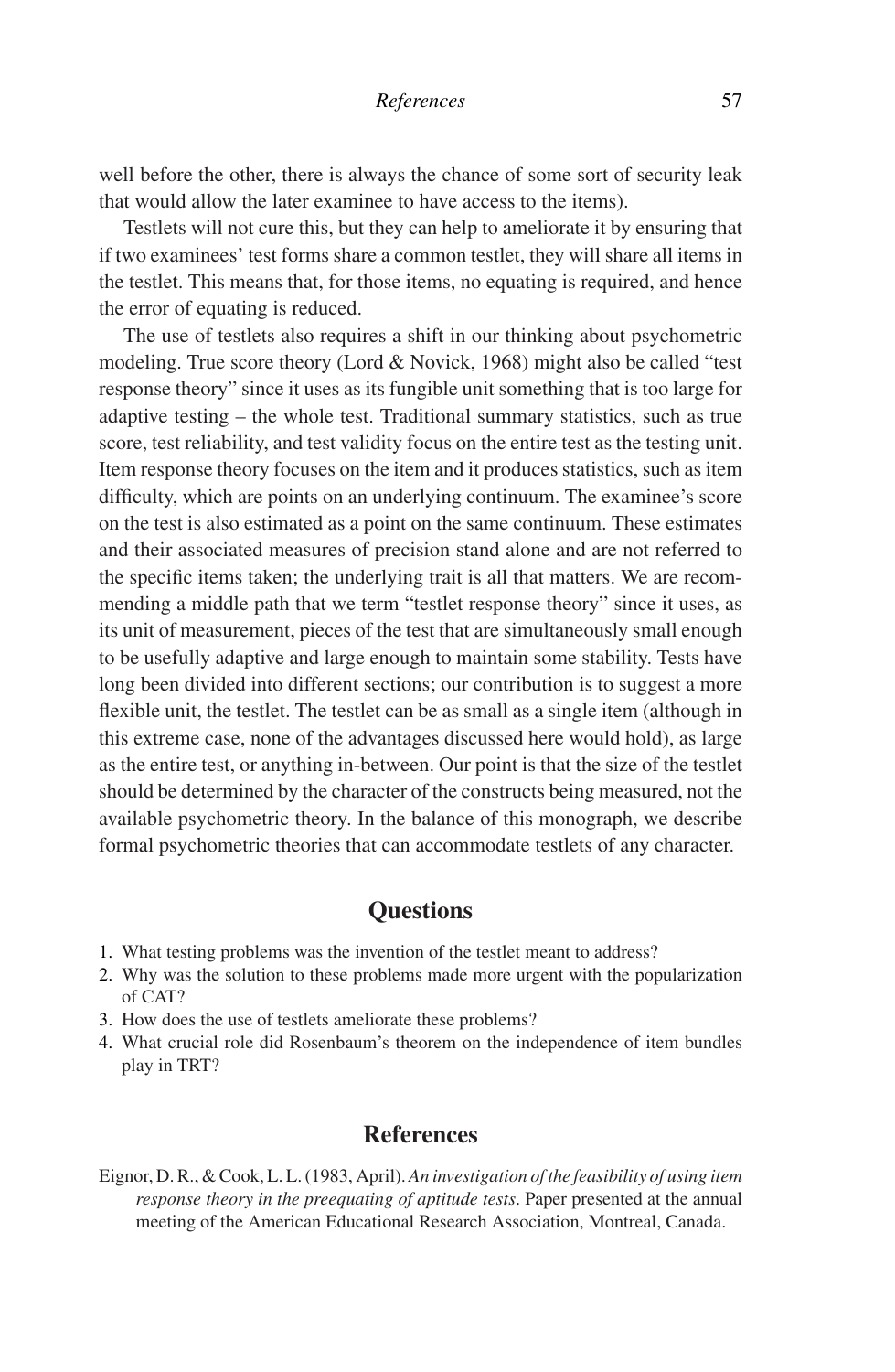- Green, B. F. (1988). Construct validity of computer-based tests. In H. Wainer & H. Braun (Eds.), *Test validity* (pp. 77–86). Hillsdale, NJ: Erlbaum.
- Hambleton, R. K. (1986, February). *Effects of item order and anxiety on test performance and stress*. Paper presented at the annual meeting of Division D, the American Educational Research Association, Chicago.
- Kingston, N. M., & Dorans, N. J. (1984). Item location effects and their implications for IRT and adaptive testing. *Applied Psychological Measurement, 8*, 146–154.
- van der Linden, W. J., & Boekkooi-Timminga, E. (1989). A maximin model for test design with practical constraints. *Psychometrika, 54*, 237–248.
- Lord, F. M. (1971a). The self-scoring flexilevel test. *Journal of Educational Measurement, 8*, 147–151.
- Lord, F. M. (1971b). Robbins-Munro procedures for tailored testing. *Educational and Psychological Measurement, 31*, 3–31.
- Lord, F. M. (1974). Estimation of latent ability and item parameter when there are Omitted responses. *Psychometrika, 39*, 247–264.
- Lord, F. M. (1980). *Applications of item response theory to practical testing problems.* Hillsdale, NJ: Erlbaum.
- Lord, F. M., & Novick, M. R. (1968). *Statistical theories of mental test scores*. Reading, MA: Addison-Wesley.
- MacNicol, K. (1956). *Effects of varying order of item difficulty in an unspeeded verbal test*. Unpublished manuscript. Educational Testing Service, Princeton, NJ.
- Mollenkopf, W. G. (1950). An experimental study of the effects on item analysis data of changing item placement and test-time limit. *Psychometrika, 15*, 291– 315.
- Monk, J. J., & Stallings, W. M. (1970). Effect of item order on test scores. *Journal of Educational Research, 63*, 463–465.
- Moreno, K. E., & Segall, D. O. (1997). Reliability and construct validity of CAT-ASVAB. In W. A. Sands, B. K.Waters, & J. R. McBride (Eds.), *Computerized adaptive testing: From inquiry to operation* (chap. 17, pp. 169–174).Washington, DC: American Psychological Association.
- Rosenbaum, P. R. (1988). A note on item bundles. *Psychometrika, 53*, 349 –360.
- Sands, W. A., Waters, B. K., & McBride, J. R. (Eds.). (1997). *Computerized adaptive testing: From inquiry to operation.* Washington, DC: American Psychological Association.
- Sax, G., & Carr, A. (1962). An investigation of response sets on altered parallel forms. *Educational and Psychological Measurement, 22*, 371–376.
- Towle, N. J., & Merrill, P. F. (1975). Effects of anxiety type and item difficulty sequencing on mathematics test performance. *Journal of Educational Measurement, 12*, 241– 249.
- Wainer, H. (2000). Rescuing computerized testing by breaking Zipf's Law. *Journal of Educational and Behavioral Statistics, 25*, 203–224.
- Wainer, H., Bridgeman, B., Najarian, M., & Trapani, C. (2004). How much does extra time on the SAT help?*Chance, 17*(2),17–23.
- Wainer, H., Dorans, D. J., Eignor, D., Flaugher, R., Green, B. F., Mislevy, R. J., Steinberg, L., & Thissen, D. (2000). *Computerized adaptive testing: A primer (2nd ed.).* Hillsdale, NJ: Erlbaum.